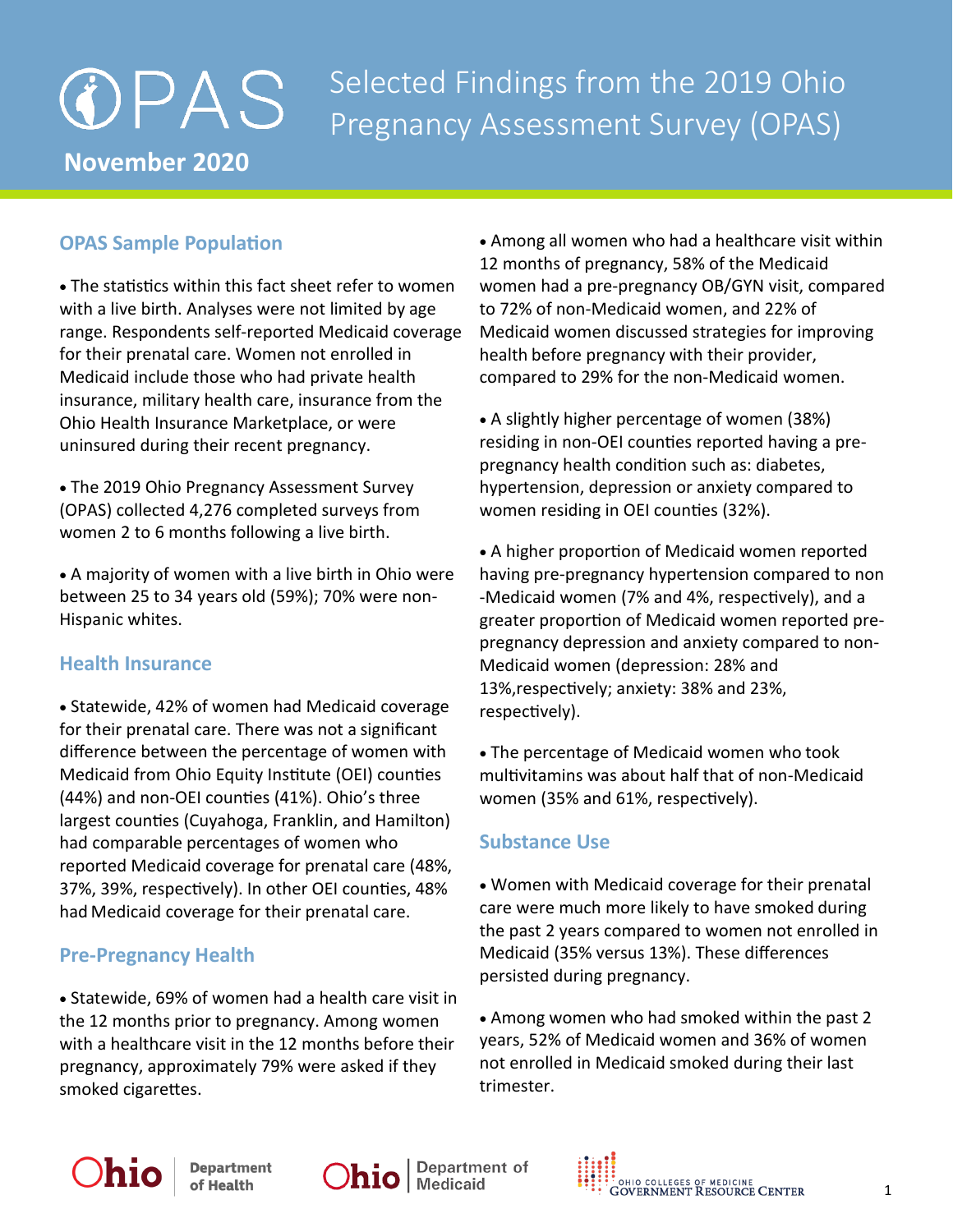# **OPAS**

## Selected Findings from the 2019 Ohio Pregnancy Assessment Survey (OPAS)

#### **November 2020**

 Among women who smoked electronic cigarettes during the past 2 years, 58% smoked electronic cigarettes in the 3 months prior to pregnancy and 18% smoked electronic cigarettes in the last 3 months of pregnancy.

 Non-Hispanic white women were more likely to drink during the past 2 years (76%) compared to non-Hispanic black women (59%) and Hispanic women (45%). There was a significant difference by Medicaid status of women who reported drinking alcohol during the past 2 years. Sixty percent of Medicaid women compared to 76% of non-Medicaid women reported drinking alcohol during the past 2 years.

#### **Pregnancy Intendedness & Prevention**

 Statewide, 26% of women with a live birth reported that their pregnancy was wanted later or unwanted. Additionally, 39% of non-Hispanic black women reported their pregnancy was wanted later or unwanted, compared to 22% of non-Hispanic white women.

#### **Prenatal Care**

• In 2019, 98% of Ohio women with a live birth received prenatal care at some point during their pregnancy. Of these women, 96% were asked by a health care provider if they smoked cigarettes, 95% were asked if they drank alcohol at any point during pregnancy, and 97% discussed prescription medication use. There were no differences by Medicaid status in the frequency of prenatal care discussions with providers about cigarette use, alcohol use, or prescription medication use.

 Among women who received prenatal care, 88% had their first visit for prenatal care in the first trimester, 11% in the second trimester, and 1% in the third trimester. Approximately 84% of women covered by Medicaid had their first prenatal care visit in the first trimester compared to 96% of women covered by private insurance.

 Among women who received prenatal care, non-Hispanic black women were more likely to be asked if they were feeling down or depressed compared to non-Hispanic white women (89% versus 80%). Medicaid women were also asked about depression more often than non-Medicaid women (88% versus 78%).

 Additionally, a higher percentage of Medicaid women compared to non-Medicaid women were asked by a provider about drug use (91% versus 81%), and if they intended to breastfeed (93% versus 91%).

 During the 12 months before the delivery of their new baby, 48% of mothers enrolled in Medicaid and 65% of mothers not enrolled in Medicaid received a flu shot.

#### **Breastfeeding**

 The gap of breastfeeding initiation by race has narrowed, with 85% of non-Hispanic white women reporting ever breastfeeding their baby and 84% of non-Hispanic black women reporting ever breastfeeding their baby in 2019.

 Approximately 64% of women who were living with their infant, or whose infant was still in the hospital, were breastfeeding at 8 weeks following delivery. Breastfeeding was higher among women not enrolled in Medicaid (72%) than women enrolled in Medicaid (52%).

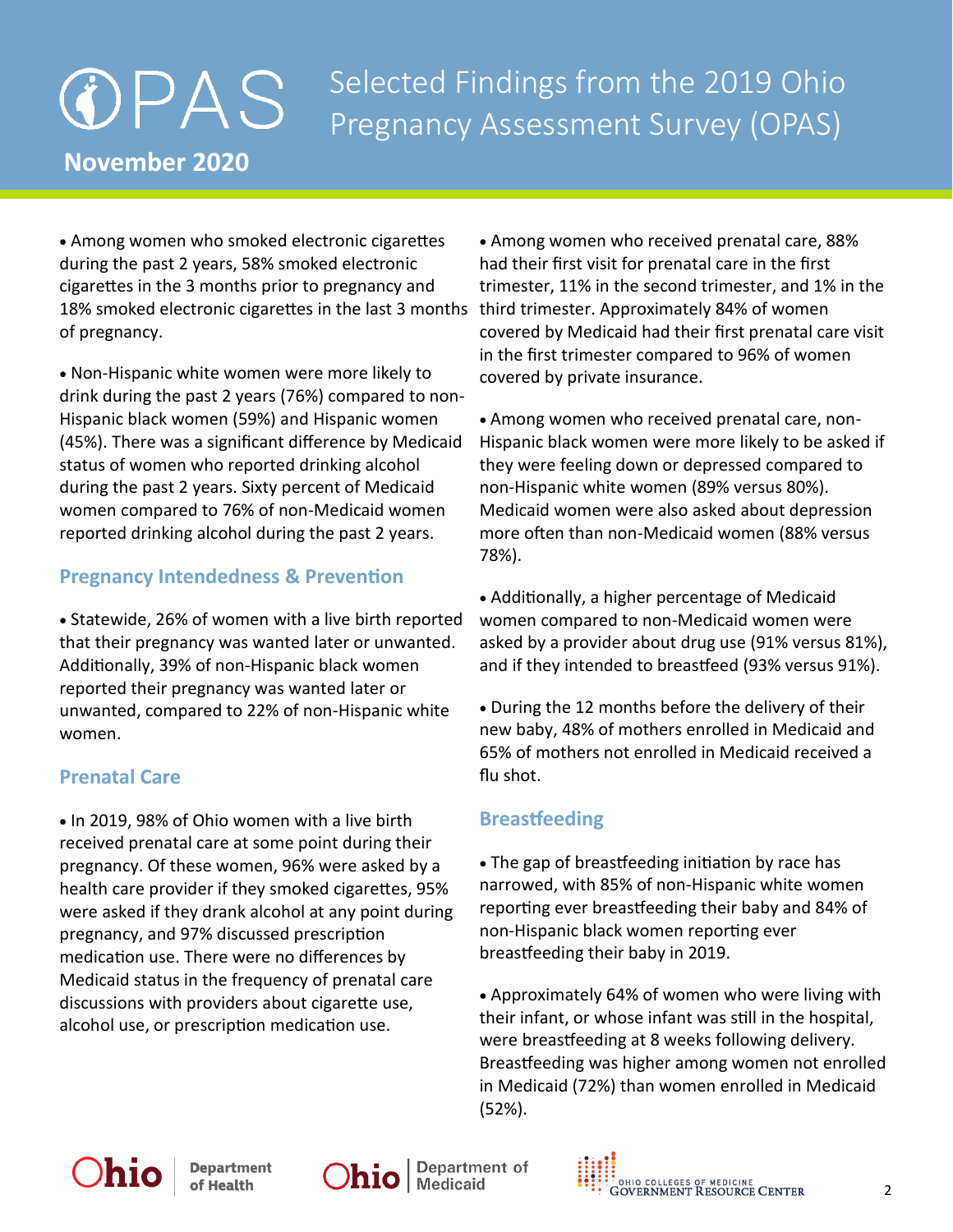# **OPAS**

#### **November 2020**

### Selected Findings from the 2019 Ohio Pregnancy Assessment Survey (OPAS)

 The most commonly cited reason for discontinuing breastfeeding was that mothers thought they were not producing enough milk, or their milk had dried up (59%).

 Among women who had breastfed but were no longer breastfeeding, 22% reported that they stopped because they went back to work. There were slight differences by Medicaid status (23% non-Medicaid and 20% Medicaid) and by race (23% non-Hispanic black women and 20% non-Hispanic white women) in the percentage of women reporting return to work as a reason for discontinuing breastfeeding.

#### **Safe Sleep**

 Among mothers whose baby was alive and living with them, 88% reported that they most often put their baby to sleep on his or her back (versus on his/ her side or on his/her stomach).

 Among mothers whose baby was alive and living with them, 65% reported that their baby usually slept alone in the past 2 weeks. Women not enrolled in Medicaid were more likely than women enrolled in Medicaid to report that their baby slept alone (68% and 61%, respectively).

 Among mothers whose baby was alive and living with them, most reported that in the past 2 weeks their baby slept in a crib (92%) and that their babies did not sleep with toys or cushions (95%). Additionally, 9% reported that their baby slept with bumper pads in the past 2 weeks.

 Among mothers whose baby was alive and living with them, a total of 31% reported following the ABCs of safe sleep: alone (with no objects), placed on back, and in a crib (not any other surfaces, including car seats or swings).

#### **Postpartum Care**

 Approximately 7% of all women had no postpartum visit. Among women with no postpartum visit, 42% said they felt fine and did not think they needed to have a visit, and 15% said they did not have any transportation to get to the clinic or doctor's office.

 Among the 93% of women who did have a postpartum visit, about half said a health care professional talked to them about how long to wait before getting pregnant again, and 89% women said that their health care provider talked about the types of birth control they could use.

 Women enrolled in Medicaid were more likely to report feeling depressed after delivery compared to women not enrolled in Medicaid (12% and 5%, respectively).

#### **Postpartum Pregnancy Prevention**

 Statewide, 79% of women reported they or their partner were currently doing something to prevent themselves from getting pregnant. There was no variation by geography or Medicaid status, but 81% of non-Hispanic white women reported using birth control currently compared to 75% of non-Hispanic Black women.

 Among women not using birth control, 18% indicated they wanted to be pregnant. This percentage was lower among Medicaid mothers than non-Medicaid mothers (15% versus 20%). The percentage of non-Hispanic white women (20%) who wanted to be pregnant was higher than non-Hispanic black or Hispanic women (14%).



**Department**